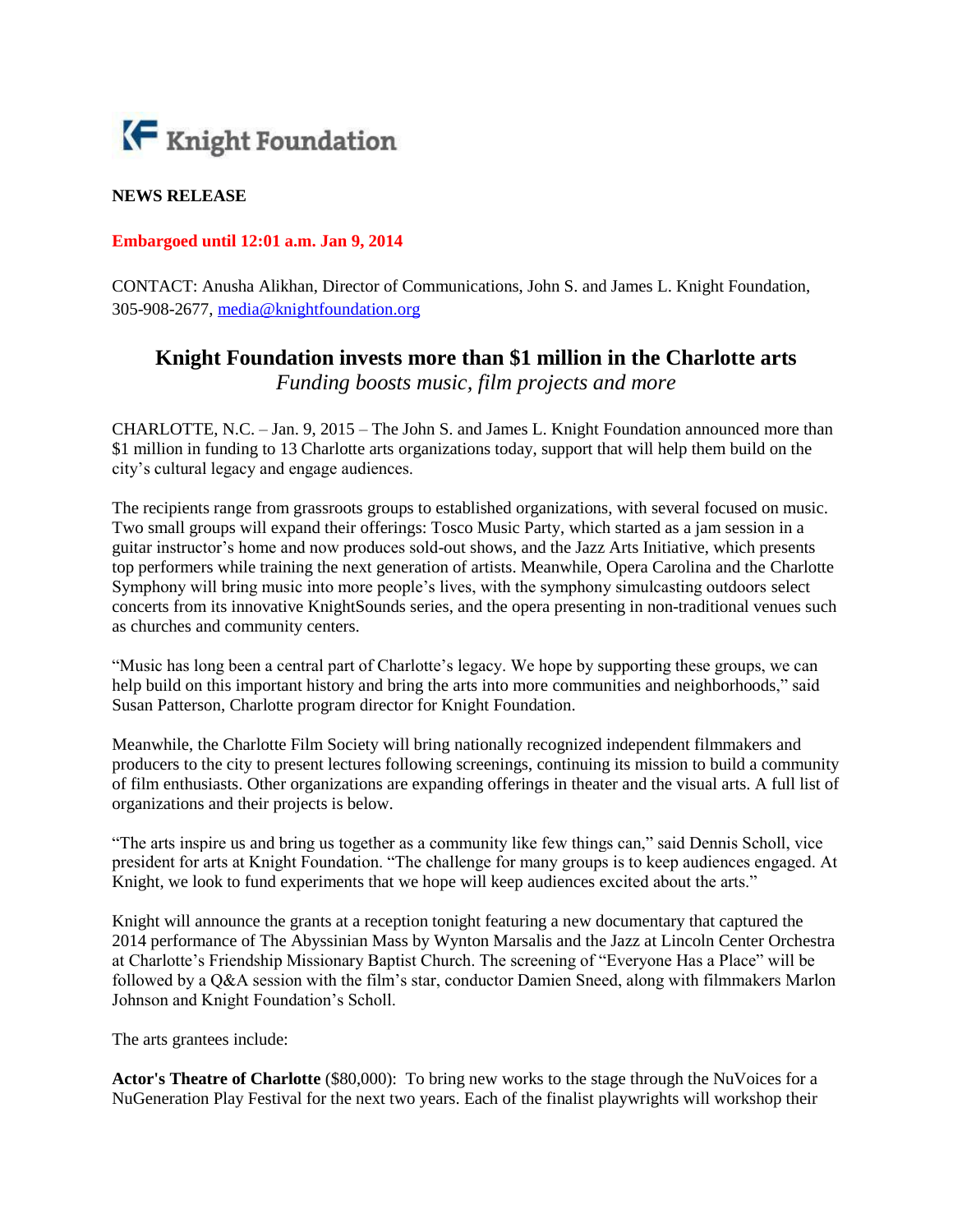plays January 11-18, 2015, and the audience/judges' favorite will be given a full production in the 2015- 16 season. The same format will be in place the following year. Past winners have gone on to have their plays produced nationally.

**Charlotte Film Society** (\$30,000) To provide otherwise inaccessible films to enthusiastic audiences, through screenings in both indoor and outdoor venues around the city. The Charlotte Film Lab series then brings in prominent filmmakers to talk about their pieces at events following the showings, including recent discussion led by L.A.-based Charlie Siskel, director of the acclaimed documentary "Finding Vivian Maier."

**Jazz Arts Initiative** (\$30,000) To expand the successful Jazz Room @ Stage Door Theater, which transforms the Blumenthal Performing Arts Center's black box theater into an intimate jazz venue featuring local, regional and international performers. Funding helps to present this monthly concert series twice in one night, instead of just once. Knight support will also present two larger special edition concert events as a part of the Jazz Room Series: the April Jazz Appreciation Month Celebration, featuring Delfeayo Marsalis at the Blumenthal McGlohon Theater and the Jazz Room Holiday Edition at the Blumenthal Booth Playhouse.

**McColl Center for Visual Art** (\$95,000) To elevate Charlotte as a hub for artistic excellence by supporting the McColl Center for Art + Innovation's Knight Artist in Residency program. Funding will help fellows expand their community engagement efforts in Charlotte. Meanwhile, the center will also renovate and reconfigure the McColl building first floor, to transform the galleries into an open, multiuse space of 3,000 square feet for large-scale exhibitions and special events.

**Opera Carolina** (\$*60,000)* To create a series of performances taking opera out of the theater and into the streets of greater Charlotte.

Afro-American Cultural Center (\$50,000): To celebrate the 40<sup>th</sup> anniversary of the Harvey B. Gantt Center for African-American Arts + Culture, with "40 And Counting" – an exhibition and programming series that culminates this month. "40 and Counting" highlights the institution's journey and influence on the region, featuring works of sculpture, painting, textiles, photography and more from 16 previous exhibitions.

**Arts & Science Council of Charlotte/Mecklenburg** (\$215,000 to four initiatives): To support the council's [Cultural Innovation Grant,](http://www.artsandscience.org/news-a-media/365-arts-a-science-council-names-cultural-innovation-grant-recipients) which invests in emerging cultural organizations that show programmatic promise and innovation in serving diverse audiences; present six productions by On Q Performing Arts, Charlotte's premier African-American theatre company; and raise awareness of local theaters through a joint advertising program; and host a 2014 summit on sustainability in the arts.

**Tosco Music Party** (\$60,000) To support two seasons of the Tosco Music Party, which is now a sell-out series at the Knight Theater at Levine Center for the Arts. Any given concert presents professional, semiprofessional and amateur acts, ranging from acoustic rock sets and bluegrass bands to string or jazz ensembles, sitar musicians and barbershop quartets. The group adds a unique voice to the local cultural community while relying on a grassroots, musician-centered model.

**Charlotte Symphony Orchestra Society** (\$240,000) To support continued arts innovation through the KnightSounds concert series, now in its fourth season, while bringing select programs outdoors for simulcasts.

**100 Words Film Festival** (\$20,400) To launch a film festival that challenges professional directors and student filmmakers to focus on the essence of storytelling by creating films that use exactly 100 spoken